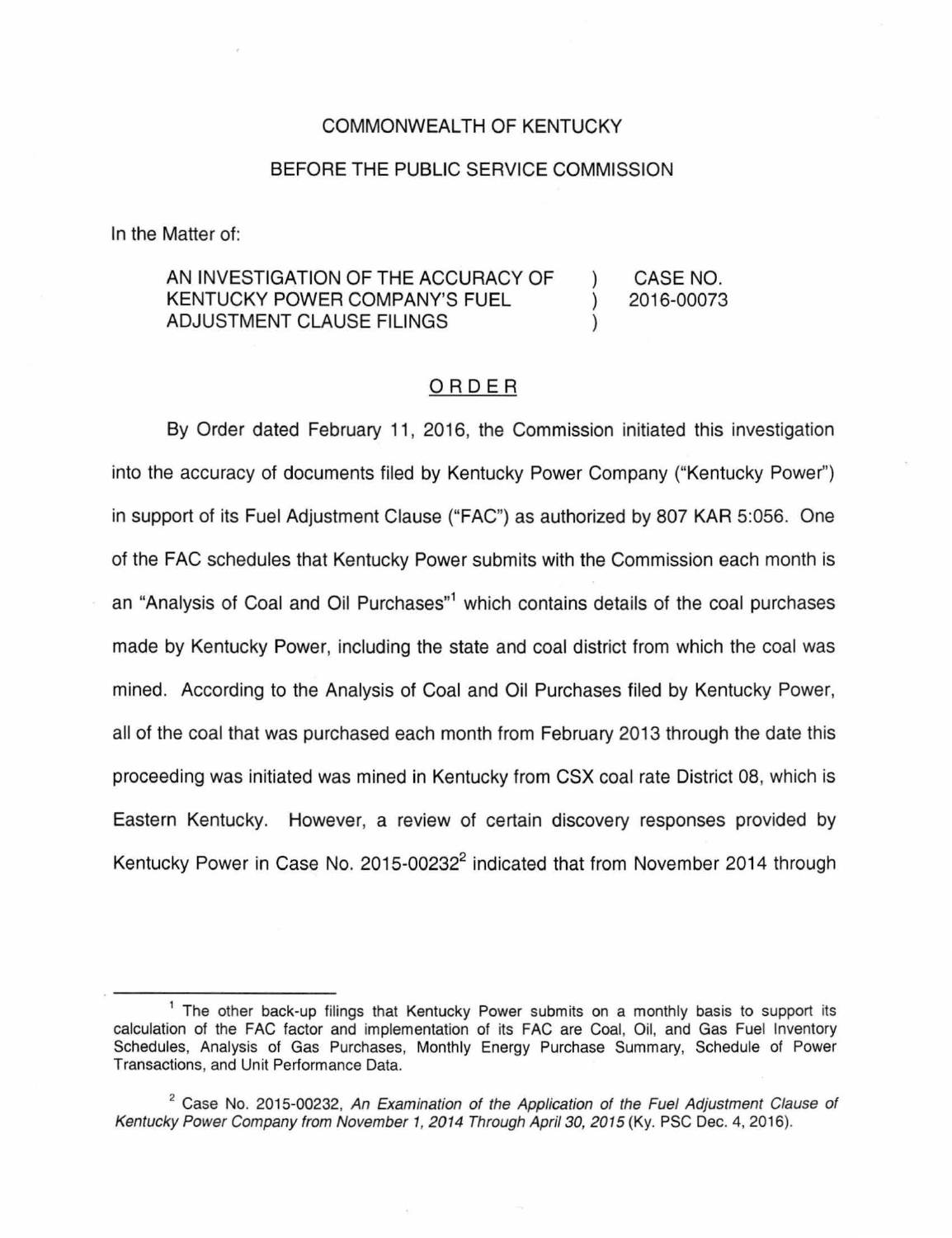April 2015, approximately 90 percent of the coal purchased by Kentucky Power was mined in West Virginia, and not in Kentucky.

The February 11, 2016 Order directed Kentucky Power to file written testimony addressing the apparent conflict in its FAC monthly support filings. On March 2, 2016, Kentucky Power timely filed written testimony as directed. On March 3, 2016, an Order was issued granting Kentucky Industrial Utility Customers, Inc.'s petition to intervene in this matter. On March 21, 2016, the Commission issued an Order establishing a procedural schedule for the processing of this matter, which set forth, among other things, two rounds of discovery. On May 23, 2016, Kentucky Power filed notice requesting that the matter be submitted for a decision on the record and waived an evidentiary hearing in this matter. The matter now stands submitted to the Commission for a decision based upon the existing evidentiary record.

### DISCUSSION

Kentucky Power's testimony addresses in detail the discrepancy between the information included in the Analysis of Coal and Oil Purchases during the period February 2013 through December 2015 that is part of Kentucky Power's monthly backup information, and other information filed by Kentucky Power. Although stating that the inaccuracies were not intentional and did not affect the amount paid by its customers, Kentucky Power acknowledged that it did not accurately identify the state of origin and accompanying district code for some of the coal purchased by Kentucky Power. In particular, Kentucky Power stated that the Analysis of Coal and Oil Purchases incorrectly reflected that all coal purchased since 2013 was mined in Kentucky. However, Kentucky Power informed, and the Commission has since confirmed, that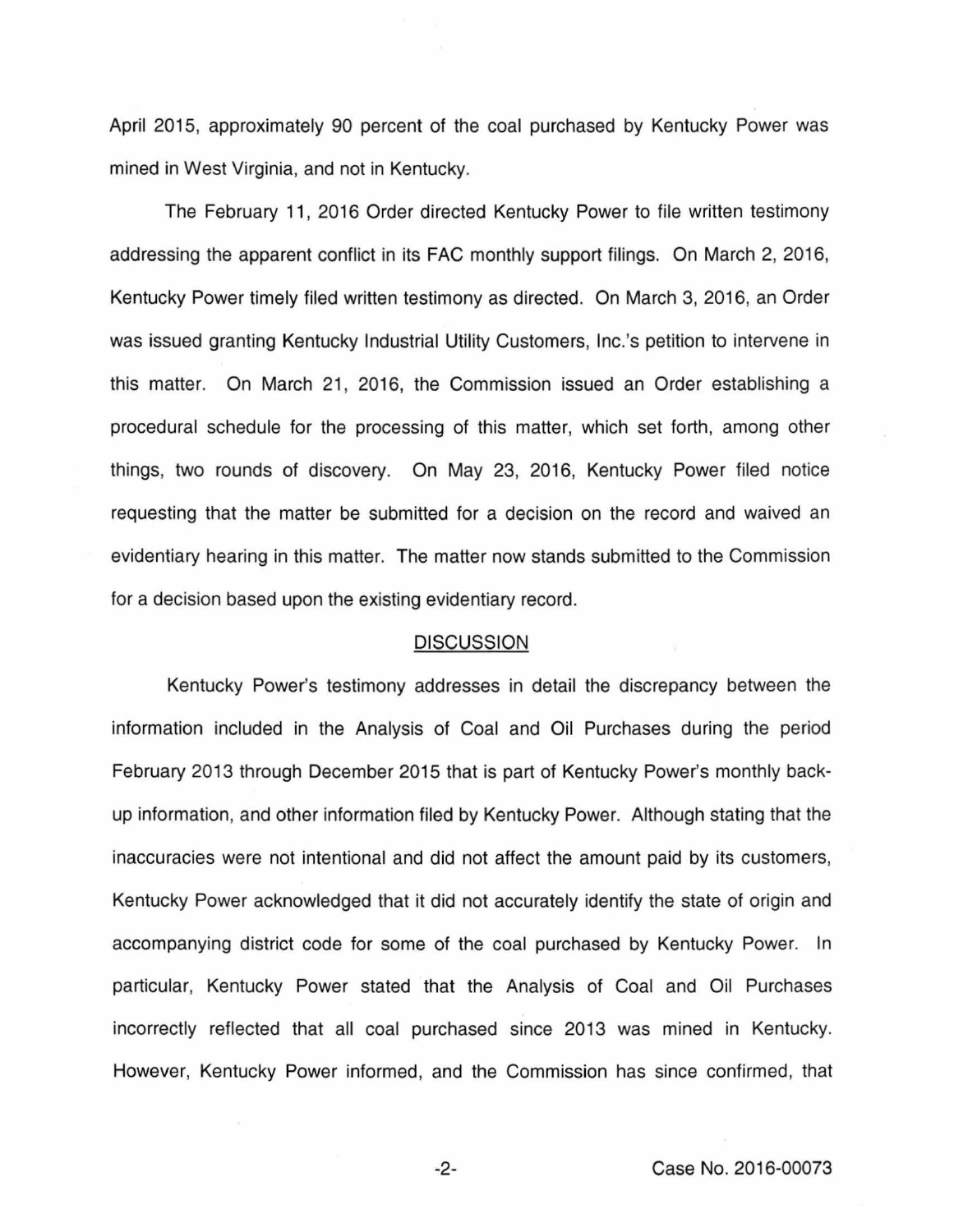other information filed by it, including discovery responses in Case No. 2015-00232 and the filed fuel contracts, correctly reported that during that same time period Kentucky Power purchased coal sourced from mines in Kentucky and West Virginia.

The evidence obtained in the course of this investigation establishes the following:

1) Kentucky Power failed to enter the proper source mine, state, and MSHA district in the Analysis of Coal and Oil Purchases filed with the Commission.

2) Kentucky Power personnel failed to recognize and correct the error.

3) The errors and failure to recognize and correct them appear to be the result of carelessness, as well as a lack of training of new personnel at Kentucky Power, combined with inadequate oversight and review of documents prior to their filing with the Commission.

As a result of the investigation, Kentucky Power has undertaken the following corrective action:

1) Updated its monthly FAC back-up filings from February 2013 to the date its testimony was filed in this action and made all necessary corrections;

2) Extended its review of its FAC back-up filings to include a period from January 2012 through January 2013, which identified additional errors. The revised and corrected documents reveal that Kentucky Power purchased 41 percent of its coal from Kentucky mines between 2012 and 2015. 59 percent of the coal it purchased during that period was mined in West Virginia;

3) Implemented changes to its process for reviewing monthly FAC filings to ensure that the information reported is accurate;

-3- Case No. 2016-00073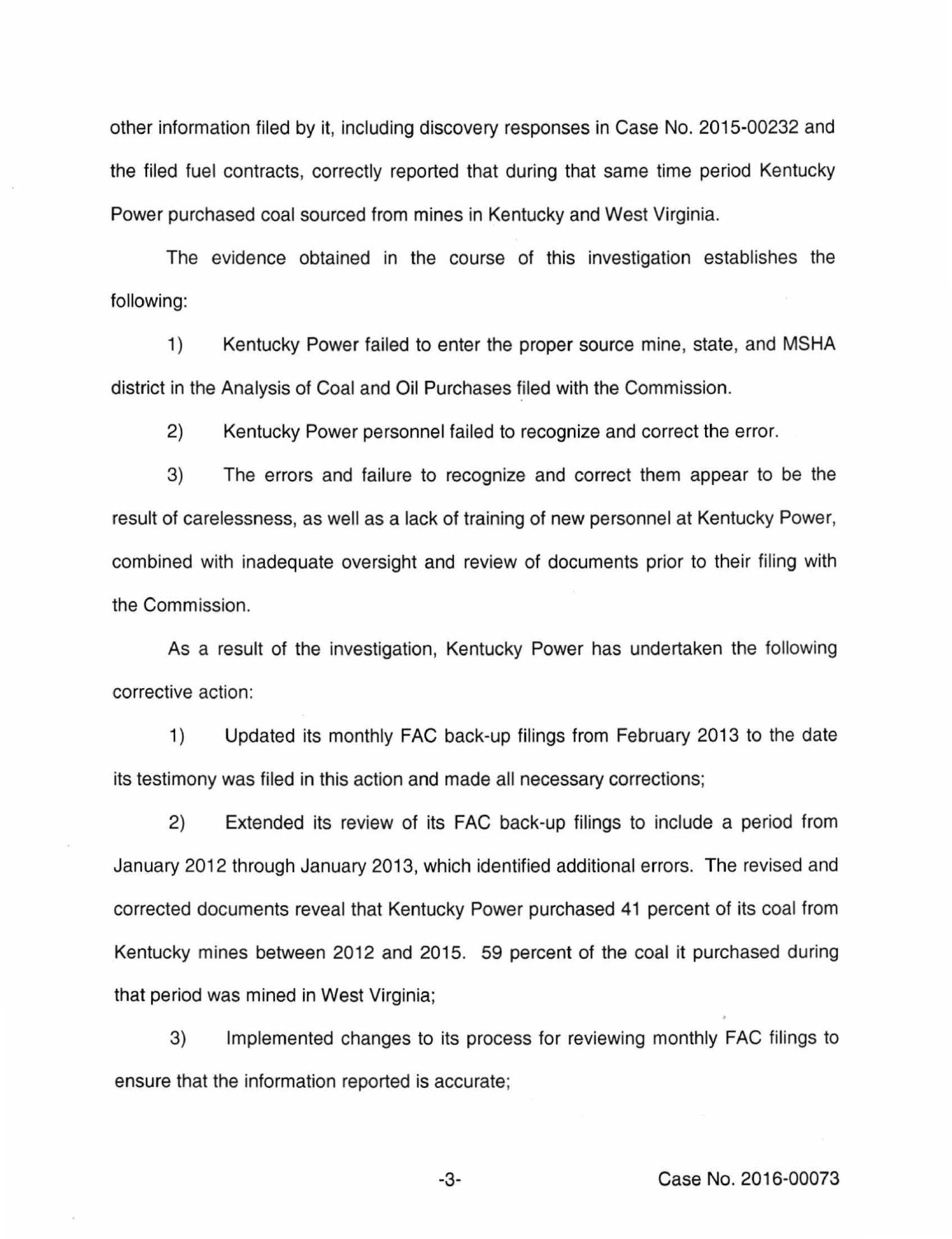4) Provided additional training for those employees assigned to prepare and review its monthly FAC back-up filings;

5) Caused to be prepared an instructional document clearly describing the process for preparing and reviewing the filings;

6) Re-examined its procedures for identifying the contracts and spot-market purchase agreements to be filed with the Commission;

7) Directed its Regulation Group to review each of the schedules which constitute the FAC back-up filing and to cross-check that information for accuracy and consistency; and

8) As a part of its six-month and two-year FAC review proceedings, committed to cross-check its discovery responses regarding fuel contracts against the monthly FAC back-up filings to prevent inadvertent errors from continuing.

Having reviewed the record and being otherwise sufficiently advised, the Commission finds that Kentucky Power has fully and adequately addressed the issues raised in this investigation concerning the accuracy of certain information reported in Kentucky Power's monthly FAC back-up filings. There is no evidence that Kentucky Power intended to deceive the Commission by filing incorrect information; the errors appear to be solely the result of carelessness on the part of Kentucky Power. The Commission appreciates Kentucky Power's acknowledgement of those errors and its diligent efforts in conducting a comprehensive review of the processes in connection with the preparation and submittal of Kentucky Power's monthly FAC back-up documents. We find that the process changes and protocols implemented by Kentucky Power are reasonable and will ensure either that the information reported in Kentucky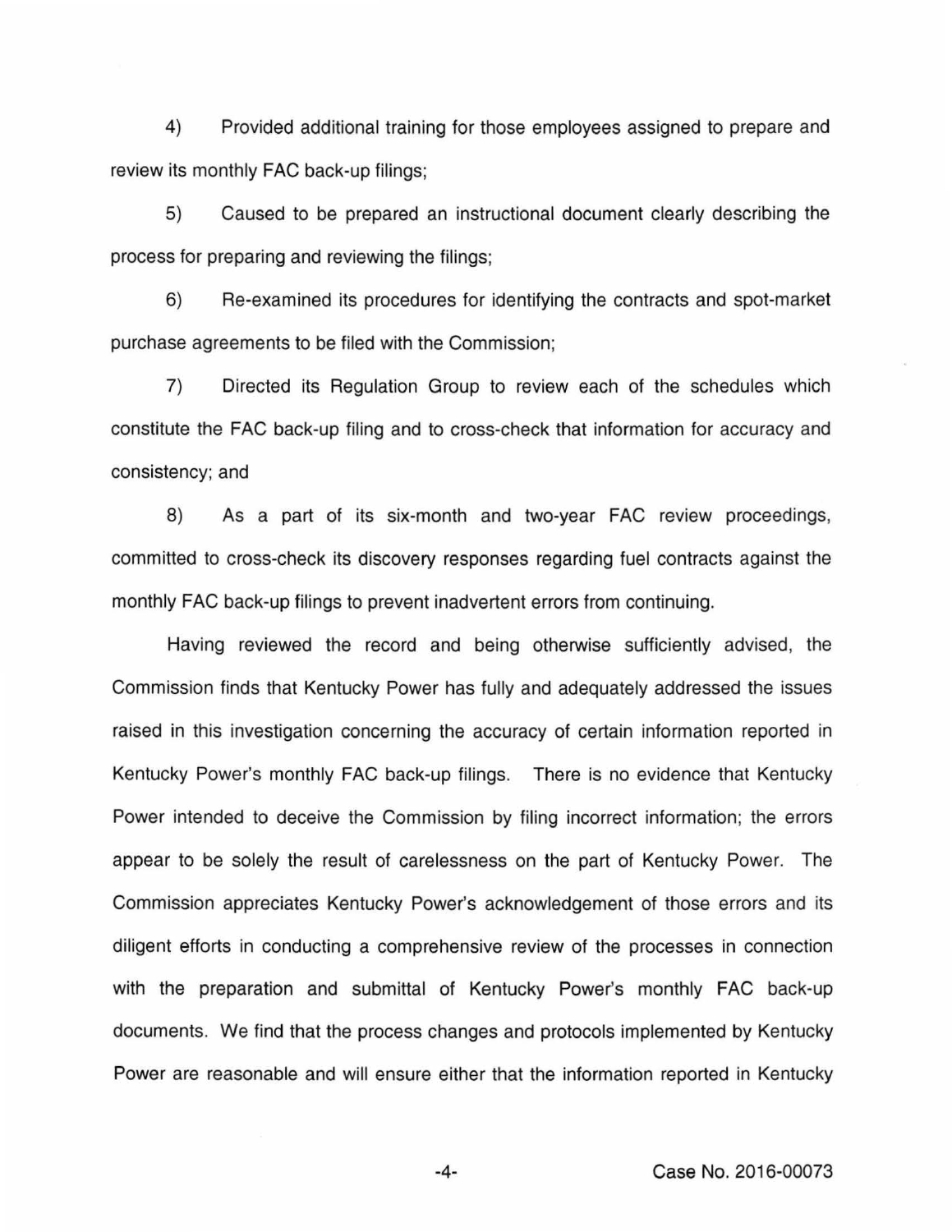Power's monthly FAC back-up filings is accurate or, if there are any errors, that such errors will be timely identified and corrected. Finally, we find that while the inaccurate information provided by Kentucky Power regarding where the coal it had purchased was mined created considerable confusion, the errors did not impact the FAC factor and hence the amount paid by its customers.

IT IS THEREFORE ORDERED that this investigation is closed and the case is removed from the Commission's docket.

By the Commission



ATTEST:

Jaline K. Mathews